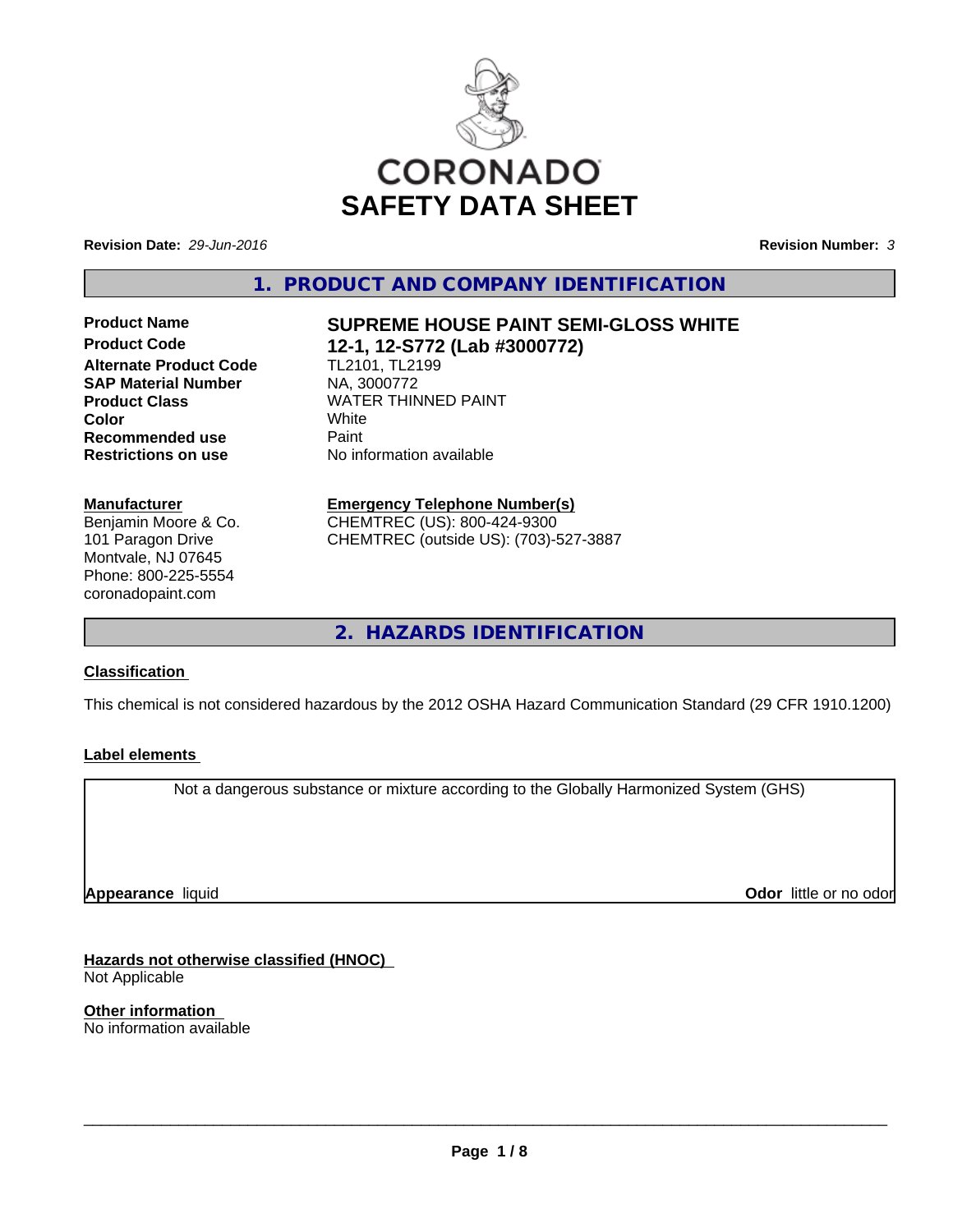## **3. COMPOSITION INFORMATION ON COMPONENTS**

\_\_\_\_\_\_\_\_\_\_\_\_\_\_\_\_\_\_\_\_\_\_\_\_\_\_\_\_\_\_\_\_\_\_\_\_\_\_\_\_\_\_\_\_\_\_\_\_\_\_\_\_\_\_\_\_\_\_\_\_\_\_\_\_\_\_\_\_\_\_\_\_\_\_\_\_\_\_\_\_\_\_\_\_\_\_\_\_\_\_\_\_\_

| <b>Chemical Name</b>                                                                   | <b>CAS-No</b>                              | Weight %<br>(max) |
|----------------------------------------------------------------------------------------|--------------------------------------------|-------------------|
| ÷.<br>l itanium dioxide                                                                | $\sim$<br> 3463-67                         | oc<br>$\sim$      |
| sulfonate<br>$\cdot$<br>$\bigcap_{\alpha}$<br>Sodium<br>◝<br>i olefin<br>-C14<br>- U P | $  \sim$<br>$\sqrt{2}$<br>684.<br>139-57-r | ◡.                |

|                                                  | 4. FIRST AID MEASURES                                                                              |
|--------------------------------------------------|----------------------------------------------------------------------------------------------------|
| <b>General Advice</b>                            | No hazards which require special first aid measures.                                               |
| <b>Eye Contact</b>                               | Rinse thoroughly with plenty of water for at least 15 minutes and consult a<br>physician.          |
| <b>Skin Contact</b>                              | Wash off immediately with soap and plenty of water removing all contaminated<br>clothes and shoes. |
| <b>Inhalation</b>                                | Move to fresh air. If symptoms persist, call a physician.                                          |
| Ingestion                                        | Clean mouth with water and afterwards drink plenty of water. Consult a physician<br>if necessary.  |
| <b>Most Important</b><br><b>Symptoms/Effects</b> | None known.                                                                                        |
| <b>Notes To Physician</b>                        | Treat symptomatically.                                                                             |

**5. FIRE-FIGHTING MEASURES**

| Use extinguishing measures that are appropriate to local<br>circumstances and the surrounding environment.                                   |  |  |
|----------------------------------------------------------------------------------------------------------------------------------------------|--|--|
| As in any fire, wear self-contained breathing apparatus<br>pressure-demand, MSHA/NIOSH (approved or equivalent)<br>and full protective gear. |  |  |
| Closed containers may rupture if exposed to fire or<br>extreme heat.                                                                         |  |  |
| No.                                                                                                                                          |  |  |
| No.                                                                                                                                          |  |  |
| Not applicable<br>Not applicable<br>Not applicable                                                                                           |  |  |
|                                                                                                                                              |  |  |
| Not applicable<br>Not applicable                                                                                                             |  |  |
|                                                                                                                                              |  |  |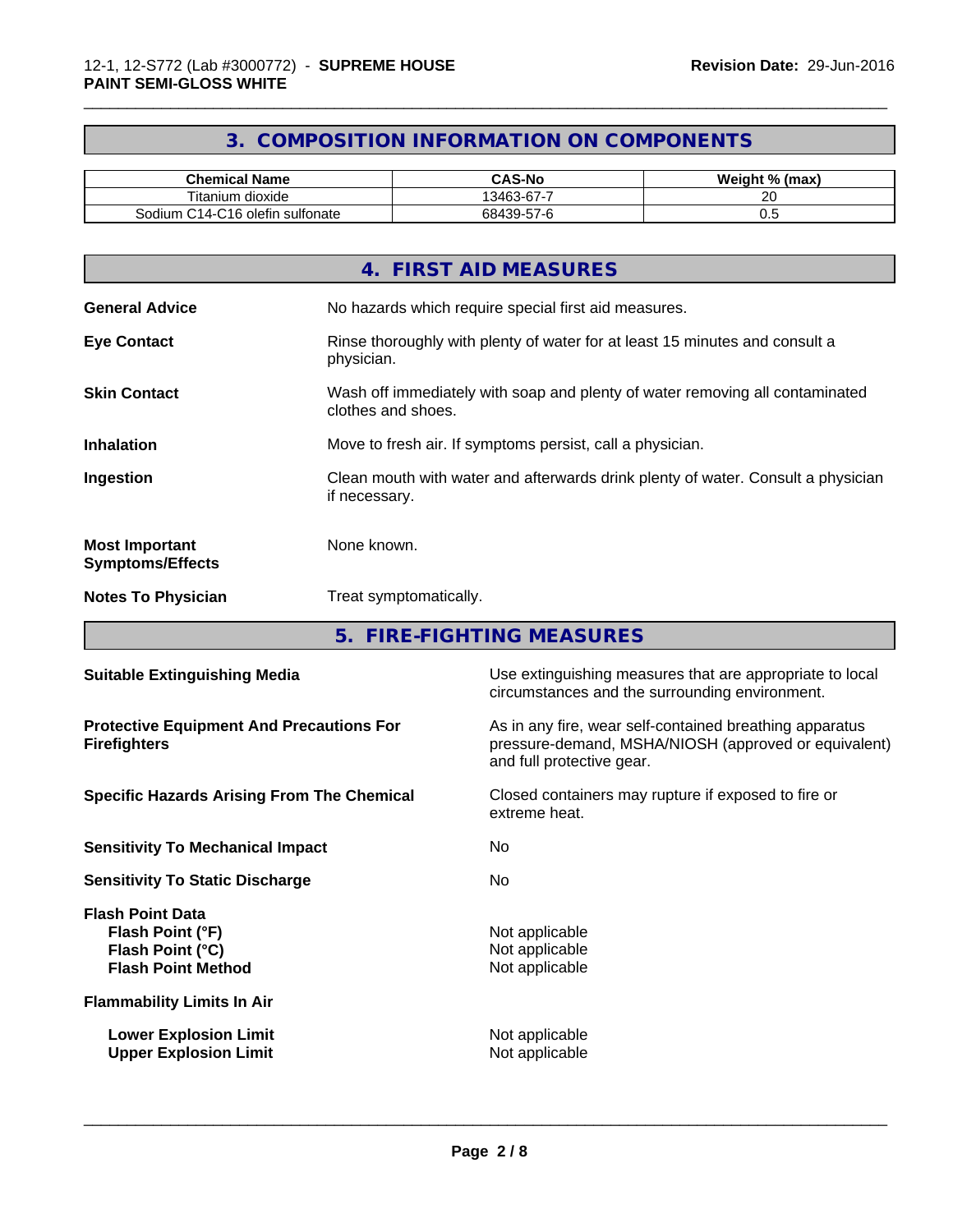| <b>NFPA</b> | <b>Health: 1</b> | <b>Flammability: 0 lnstability: 0</b> |  | <b>Special: Not Applicable</b> |  |
|-------------|------------------|---------------------------------------|--|--------------------------------|--|
|-------------|------------------|---------------------------------------|--|--------------------------------|--|

#### **NFPA Legend**

- 0 Not Hazardous
- 1 Slightly
- 2 Moderate
- 3 High
- 4 Severe

*The ratings assigned are only suggested ratings, the contractor/employer has ultimate responsibilities for NFPA ratings where this system is used.*

\_\_\_\_\_\_\_\_\_\_\_\_\_\_\_\_\_\_\_\_\_\_\_\_\_\_\_\_\_\_\_\_\_\_\_\_\_\_\_\_\_\_\_\_\_\_\_\_\_\_\_\_\_\_\_\_\_\_\_\_\_\_\_\_\_\_\_\_\_\_\_\_\_\_\_\_\_\_\_\_\_\_\_\_\_\_\_\_\_\_\_\_\_

*Additional information regarding the NFPA rating system is available from the National Fire Protection Agency (NFPA) at www.nfpa.org.*

|                                  | 6. ACCIDENTAL RELEASE MEASURES                                                                                                                                                   |
|----------------------------------|----------------------------------------------------------------------------------------------------------------------------------------------------------------------------------|
| <b>Personal Precautions</b>      | Avoid contact with skin, eyes and clothing. Ensure adequate ventilation.                                                                                                         |
| <b>Other Information</b>         | Prevent further leakage or spillage if safe to do so.                                                                                                                            |
| <b>Environmental Precautions</b> | See Section 12 for additional Ecological Information.                                                                                                                            |
| <b>Methods For Clean-Up</b>      | Soak up with inert absorbent material. Sweep up and shovel into suitable<br>containers for disposal.                                                                             |
|                                  | 7. HANDLING AND STORAGE                                                                                                                                                          |
| <b>Handling</b>                  | Avoid contact with skin, eyes and clothing. Avoid breathing vapors, spray mists or<br>sanding dust. In case of insufficient ventilation, wear suitable respiratory<br>equipment. |
| <b>Storage</b>                   | Keep container tightly closed. Keep out of the reach of children.                                                                                                                |
| <b>Incompatible Materials</b>    | No information available                                                                                                                                                         |

## **8. EXPOSURE CONTROLS / PERSONAL PROTECTION**

#### **Exposure Limits**

| Chem<br>Name             | oπ<br>. .<br>чı.             | ገSHA                                                 |
|--------------------------|------------------------------|------------------------------------------------------|
| --<br>dioxide<br>⊣tanium | N/4<br>47 F<br>.<br>ັ<br>v v | $\overline{\phantom{a}}$<br>$\sim$<br>- 19<br>Ö<br>. |

#### **Legend**

ACGIH - American Conference of Governmental Industrial Hygienists Exposure Limits OSHA - Occupational Safety & Health Administration Exposure Limits N/E - Not Established

| <b>Engineering Measures</b>          | Ensure adequate ventilation, especially in confined areas.               |  |  |
|--------------------------------------|--------------------------------------------------------------------------|--|--|
| <b>Personal Protective Equipment</b> |                                                                          |  |  |
| <b>Eye/Face Protection</b>           | Safety glasses with side-shields.                                        |  |  |
| <b>Skin Protection</b>               | Protective gloves and impervious clothing.                               |  |  |
| <b>Respiratory Protection</b>        | In case of insufficient ventilation wear suitable respiratory equipment. |  |  |
| <b>Hygiene Measures</b>              | Avoid contact with skin, eyes and clothing. Remove and wash contaminated |  |  |
|                                      |                                                                          |  |  |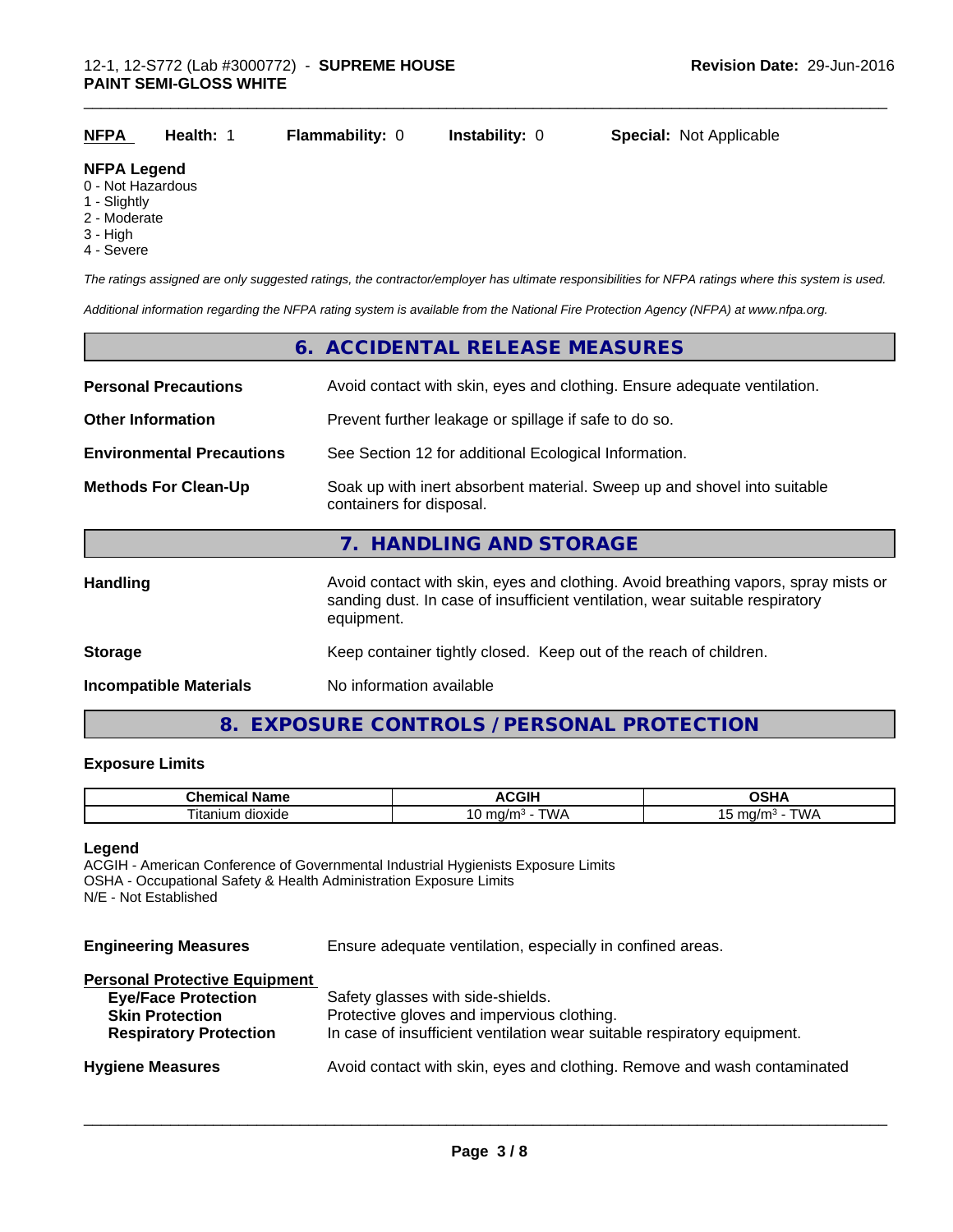clothing before re-use. Wash thoroughly after handling.

\_\_\_\_\_\_\_\_\_\_\_\_\_\_\_\_\_\_\_\_\_\_\_\_\_\_\_\_\_\_\_\_\_\_\_\_\_\_\_\_\_\_\_\_\_\_\_\_\_\_\_\_\_\_\_\_\_\_\_\_\_\_\_\_\_\_\_\_\_\_\_\_\_\_\_\_\_\_\_\_\_\_\_\_\_\_\_\_\_\_\_\_\_

#### **9. PHYSICAL AND CHEMICAL PROPERTIES**

**Appearance** liquid **Odor**<br> **Odor Threshold**<br> **Odor Threshold**<br> **Odor Threshold**<br> **Odor Density (Ibs/gal)** 9.85 - 9.95 **Specific Gravity** 1.18 - 1.20 **pH** No information available **Viscosity (cps)** No information available Notice 1, 1999 **Solubility** No information available **Water Solubility No information available No information available Evaporation Rate** No information available **Vapor Pressure** No information available **Vapor Density No information available No information available Wt. % Solids** 35 - 45 **Vol. % Solids Wt. % Volatiles** 55 - 65 **Vol. % Volatiles** 65 - 75 **VOC Regulatory Limit (g/L)** <100 **Boiling Point (°F)** 212 **Boiling Point (°C)** 100 **Freezing Point (°F)** 32 **Freezing Point (°C)** 0 **Flash Point (°F)** Not applicable **Flash Point (°C)**<br> **Flash Point Method Contract Contract Contract Contract Contract Contract Contract Contract Contract Contract Contract Contract Contract Contract Contract Contract Contract Contract Contract Contract Flash Point Method**<br> **Flammability (solid, gas)**<br> **Example 2018** Not applicable **Flammability (solid, gas)**<br> **Compare Upper Explosion Limit**<br>
Not applicable<br>
Not applicable **Upper Explosion Limit Lower Explosion Limit**<br> **Autoignition Temperature (°F)**<br> **Autoignition Temperature (°F)**<br> **Autoignition Temperature (°F) Autoignition Temperature (°F) Autoignition Temperature (°C)** No information available **Decomposition Temperature (°F)** No information available **Decomposition Temperature (°C)** No information available **Partition Coefficient (n-octanol/water)** No information available

**No information available** 

## **10. STABILITY AND REACTIVITY**

| <b>Reactivity</b>                         | Not Applicable                           |
|-------------------------------------------|------------------------------------------|
| <b>Chemical Stability</b>                 | Stable under normal conditions.          |
| <b>Conditions To Avoid</b>                | Prevent from freezing.                   |
| <b>Incompatible Materials</b>             | No materials to be especially mentioned. |
| <b>Hazardous Decomposition Products</b>   | None under normal use.                   |
| <b>Possibility Of Hazardous Reactions</b> | None under normal conditions of use.     |

## **11. TOXICOLOGICAL INFORMATION**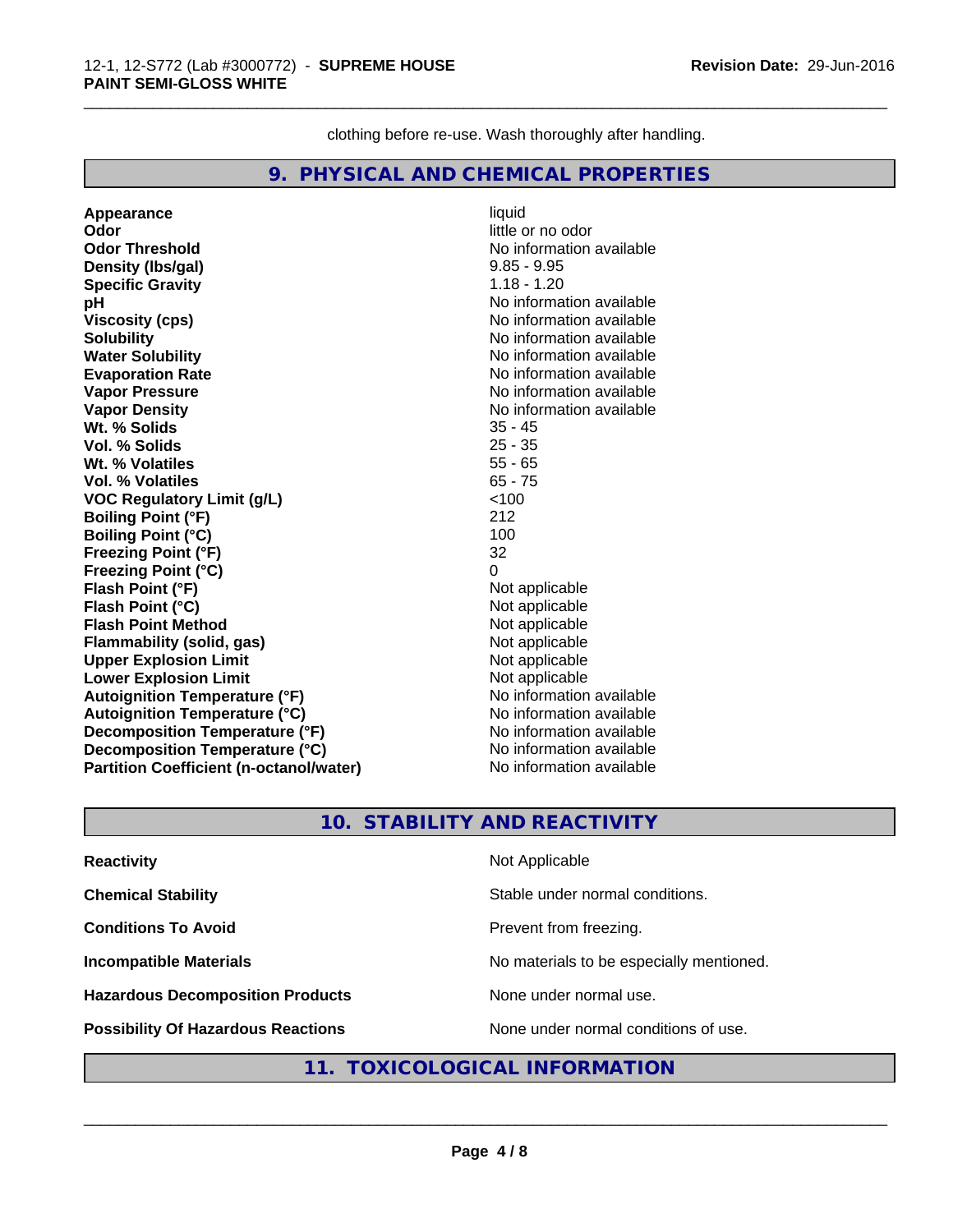| <b>Product Information</b>                                                                                                                                                                                                                                                                                                                   |                                                                                                                                                                                                                                                                                                                                                                                                                                                                                                                                                      |
|----------------------------------------------------------------------------------------------------------------------------------------------------------------------------------------------------------------------------------------------------------------------------------------------------------------------------------------------|------------------------------------------------------------------------------------------------------------------------------------------------------------------------------------------------------------------------------------------------------------------------------------------------------------------------------------------------------------------------------------------------------------------------------------------------------------------------------------------------------------------------------------------------------|
| Information on likely routes of exposure                                                                                                                                                                                                                                                                                                     |                                                                                                                                                                                                                                                                                                                                                                                                                                                                                                                                                      |
| <b>Principal Routes of Exposure</b>                                                                                                                                                                                                                                                                                                          | Eye contact, skin contact and inhalation.                                                                                                                                                                                                                                                                                                                                                                                                                                                                                                            |
| <b>Acute Toxicity</b>                                                                                                                                                                                                                                                                                                                        |                                                                                                                                                                                                                                                                                                                                                                                                                                                                                                                                                      |
| <b>Product Information</b>                                                                                                                                                                                                                                                                                                                   | No information available                                                                                                                                                                                                                                                                                                                                                                                                                                                                                                                             |
| Information on toxicological effects                                                                                                                                                                                                                                                                                                         |                                                                                                                                                                                                                                                                                                                                                                                                                                                                                                                                                      |
| <b>Symptoms</b>                                                                                                                                                                                                                                                                                                                              | No information available                                                                                                                                                                                                                                                                                                                                                                                                                                                                                                                             |
|                                                                                                                                                                                                                                                                                                                                              | Delayed and immediate effects as well as chronic effects from short and long-term exposure                                                                                                                                                                                                                                                                                                                                                                                                                                                           |
| Eye contact<br><b>Skin contact</b><br><b>Inhalation</b><br>Ingestion<br>Sensitization:<br><b>Neurological Effects</b><br><b>Mutagenic Effects</b><br><b>Reproductive Effects</b><br><b>Developmental Effects</b><br><b>Target Organ Effects</b><br><b>STOT - single exposure</b><br><b>STOT - repeated exposure</b><br>Other adverse effects | May cause slight irritation.<br>Substance may cause slight skin irritation. Prolonged or repeated contact may dry<br>skin and cause irritation.<br>May cause irritation of respiratory tract.<br>Ingestion may cause gastrointestinal irritation, nausea, vomiting and diarrhea.<br>No information available<br>No information available.<br>No information available.<br>No information available.<br>No information available.<br>No information available.<br>No information available.<br>No information available.<br>No information available. |

\_\_\_\_\_\_\_\_\_\_\_\_\_\_\_\_\_\_\_\_\_\_\_\_\_\_\_\_\_\_\_\_\_\_\_\_\_\_\_\_\_\_\_\_\_\_\_\_\_\_\_\_\_\_\_\_\_\_\_\_\_\_\_\_\_\_\_\_\_\_\_\_\_\_\_\_\_\_\_\_\_\_\_\_\_\_\_\_\_\_\_\_\_

#### **Numerical measures of toxicity**

#### **The following values are calculated based on chapter 3.1 of the GHS document**

| <b>ATEmix (oral)</b>   | 59162 mg/kg  |
|------------------------|--------------|
| <b>ATEmix (dermal)</b> | 810993 mg/kg |

#### **Component**

Titanium dioxide LD50 Oral: > 10000 mg/kg (Rat)

#### **Carcinogenicity**

*The information below indicateswhether each agency has listed any ingredient as a carcinogen:.*

| <b>Chemical Name</b>        | <b>IARC</b>          | <b>NTP</b> | <b>OSHA Carcinogen</b> |
|-----------------------------|----------------------|------------|------------------------|
|                             | 2B<br>Possible Human |            | Listed                 |
| $-1$<br>dioxide<br>Titanium | Carcinogen           |            |                        |

• Although IARC has classified titanium dioxide as possibly carcinogenic to humans (2B), their summary concludes: "No significant exposure to titanium dioxide is thought to occur during the use of products in which titanium dioxide is bound to other materials, such as paint."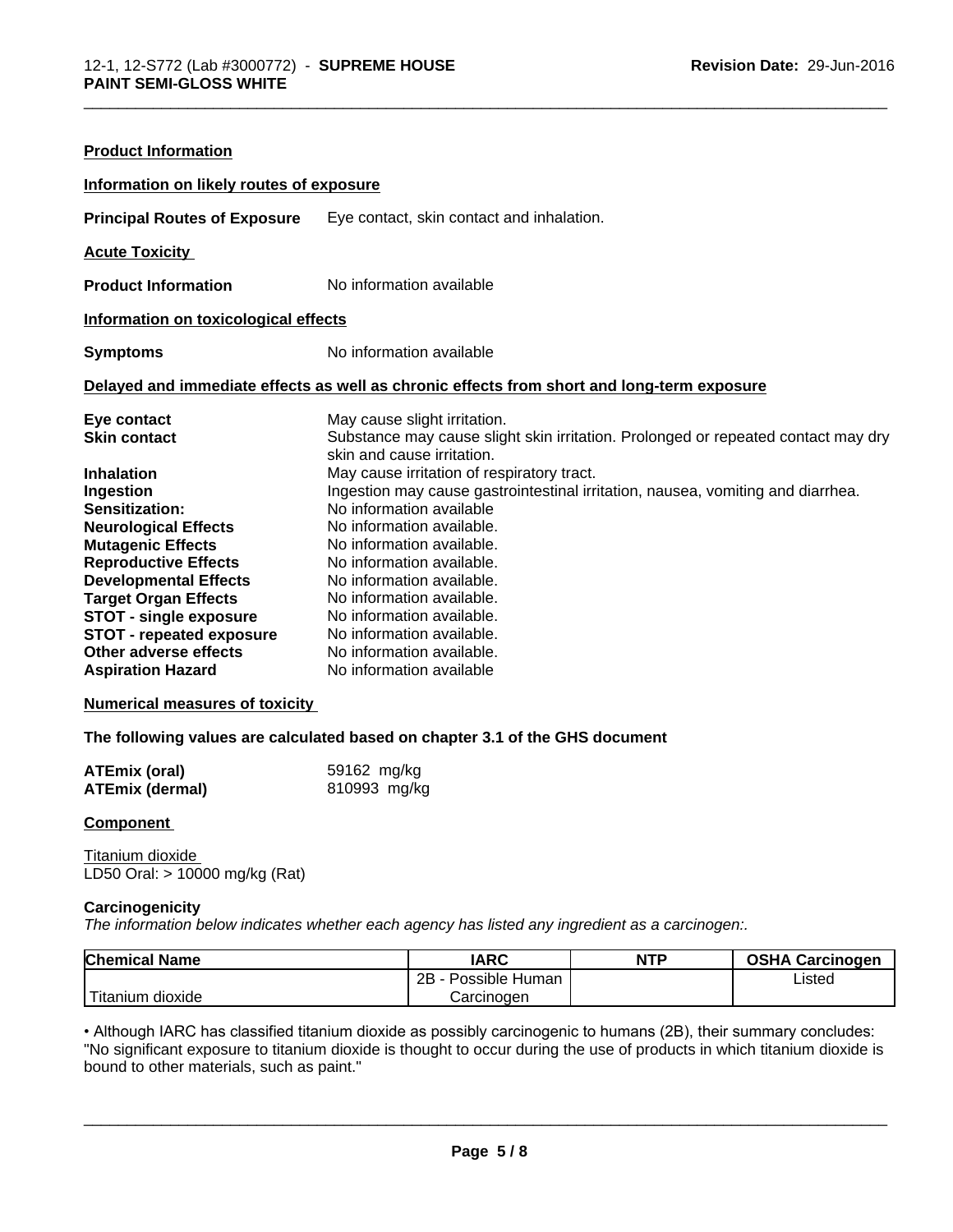#### **Legend**

IARC - International Agency for Research on Cancer NTP - National Toxicity Program OSHA - Occupational Safety & Health Administration

**12. ECOLOGICAL INFORMATION**

\_\_\_\_\_\_\_\_\_\_\_\_\_\_\_\_\_\_\_\_\_\_\_\_\_\_\_\_\_\_\_\_\_\_\_\_\_\_\_\_\_\_\_\_\_\_\_\_\_\_\_\_\_\_\_\_\_\_\_\_\_\_\_\_\_\_\_\_\_\_\_\_\_\_\_\_\_\_\_\_\_\_\_\_\_\_\_\_\_\_\_\_\_

### **Ecotoxicity Effects**

The environmental impact of this product has not been fully investigated.

#### **Product Information**

#### **Acute Toxicity to Fish**

No information available

#### **Acute Toxicity to Aquatic Invertebrates**

No information available

#### **Acute Toxicity to Aquatic Plants**

No information available

#### **Persistence / Degradability**

No information available.

#### **Bioaccumulation / Accumulation**

No information available.

#### **Mobility in Environmental Media**

No information available.

#### **Ozone**

No information available

#### **Component**

#### **Acute Toxicity to Fish**

Titanium dioxide  $LC50:$  > 1000 mg/L (Fathead Minnow - 96 hr.)

#### **Acute Toxicity to Aquatic Invertebrates**

No information available

#### **Acute Toxicity to Aquatic Plants**

No information available

## **13. DISPOSAL CONSIDERATIONS**

**Waste Disposal Method** Dispose of in accordance with federal, state, and local regulations. Local requirements may vary, consult your sanitation department or state-designated environmental protection agency for more disposal options.

 $\overline{\phantom{a}}$  ,  $\overline{\phantom{a}}$  ,  $\overline{\phantom{a}}$  ,  $\overline{\phantom{a}}$  ,  $\overline{\phantom{a}}$  ,  $\overline{\phantom{a}}$  ,  $\overline{\phantom{a}}$  ,  $\overline{\phantom{a}}$  ,  $\overline{\phantom{a}}$  ,  $\overline{\phantom{a}}$  ,  $\overline{\phantom{a}}$  ,  $\overline{\phantom{a}}$  ,  $\overline{\phantom{a}}$  ,  $\overline{\phantom{a}}$  ,  $\overline{\phantom{a}}$  ,  $\overline{\phantom{a}}$ 

## **14. TRANSPORT INFORMATION**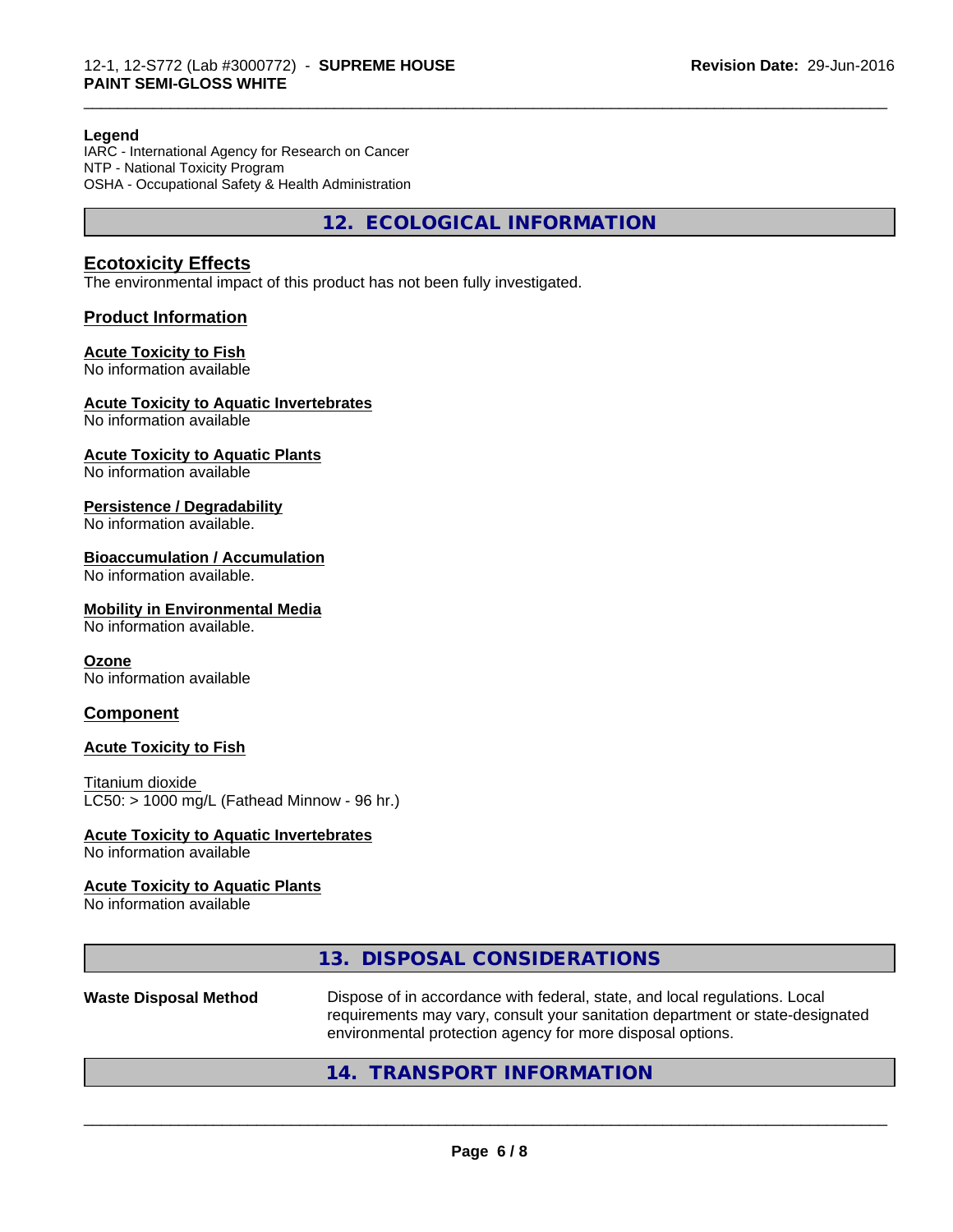| <b>DOT</b>        | Not regulated              |
|-------------------|----------------------------|
| <b>ICAO/IATA</b>  | Not regulated              |
| <b>IMDG / IMO</b> | Not regulated              |
|                   | 15. REGULATORY INFORMATION |

\_\_\_\_\_\_\_\_\_\_\_\_\_\_\_\_\_\_\_\_\_\_\_\_\_\_\_\_\_\_\_\_\_\_\_\_\_\_\_\_\_\_\_\_\_\_\_\_\_\_\_\_\_\_\_\_\_\_\_\_\_\_\_\_\_\_\_\_\_\_\_\_\_\_\_\_\_\_\_\_\_\_\_\_\_\_\_\_\_\_\_\_\_

## **International Inventories**

| <b>TSCA: United States</b> | Yes - All components are listed or exempt. |
|----------------------------|--------------------------------------------|
| <b>DSL: Canada</b>         | Yes - All components are listed or exempt. |

## **Federal Regulations**

| SARA 311/312 hazardous categorization |    |  |
|---------------------------------------|----|--|
| Acute Health Hazard                   | Nο |  |
| Chronic Health Hazard                 | Nο |  |
| Fire Hazard                           | No |  |
| Sudden Release of Pressure Hazard     | No |  |
| Reactive Hazard                       | Nο |  |

#### **SARA 313**

Section 313 of Title III of the Superfund Amendments and Reauthorization Act of 1986 (SARA). This product contains a chemical or chemicals which are subject to the reporting requirements of the Act and Title 40 of the Code of Federal Regulations, Part 372:

*None*

## **Clean Air Act,Section 112 Hazardous Air Pollutants (HAPs) (see 40 CFR 61)**

This product contains the following HAPs:

*None*

## **State Regulations**

#### **California Proposition 65**

This product may contain small amounts of materials known to the state of California to cause cancer or reproductive *harm.*

#### **State Right-to-Know**

| `h∆n<br>$   -$<br>ımı<br>name<br>л | м.<br>шы<br>コール | <b>Arca</b> u<br><b>Nev</b><br> | ٦ni٤ |
|------------------------------------|-----------------|---------------------------------|------|
| dioxide<br>I itanıum               |                 |                                 |      |

#### **Legend**

X - Listed